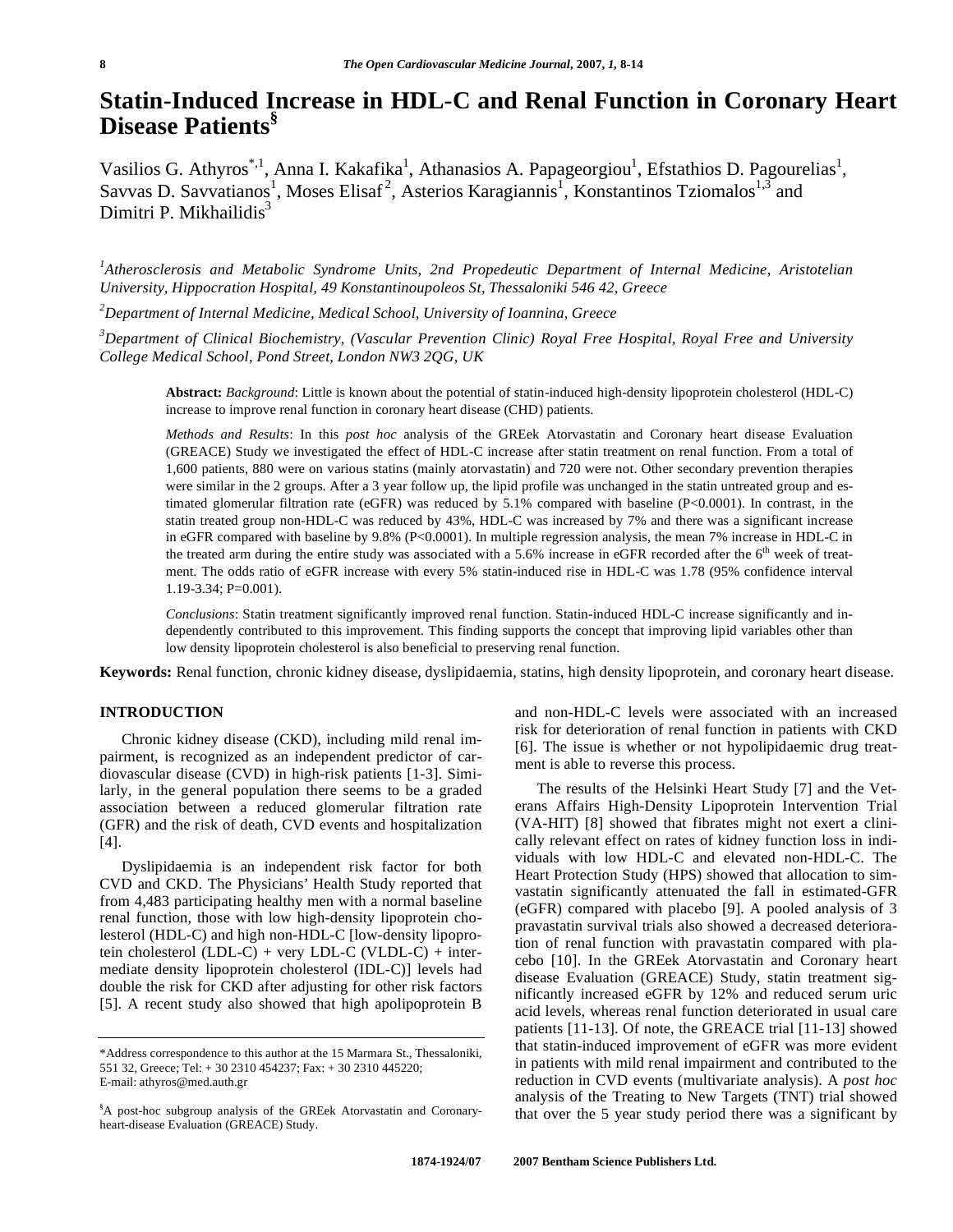5.6% and 8.4% increase in eGFR with both doses of atorvastatin (10 and 80 mg/day, respectively) instead of the expected decline of about  $5 \text{ mL/min}/1.73 \text{ m}^2$  [14].

 However, it is not yet clear whether the relatively small increases in HDL-C observed during statin therapy contribute to the improvement in renal function, beyond the established beneficial effect of LDL-C reduction and non-HDL-C. In the present *post hoc* analysis of GREACE we address this issue.

#### **STUDY POPULATION - METHODS**

 **Study design, patients and methods.** The design of the GREACE study and its main findings have been previously described [11,12,15,16]. Briefly, GREACE included men (78%) and women (22%) with established coronary heart disease (CHD), aged <75 years (mean 58.3 years). Their serum LDL-C concentration was >100 mg/dL (2.6 mmol/L) and serum triglyceride (TG) levels <400 mg/dL (4.5 mmol/L). All patients attended the Atherosclerosis or the Metabolic Syndrome Units of the Hippocration University Hospital, Thessaloniki, and if eligible were randomized either into the structured care group, followed up by the University Clinic, or into the usual care group followed up by heart specialists or general practitioners of the patient's choice outside the hospital. In the structured care group, the starting dose of atorvastatin was 10 mg/day. With evaluations every 6 weeks the dose of atorvastatin was titrated up to 80 mg/day for patients not reaching the National Cholesterol Education Program Adult Treatment Panel III (NCEP ATP III) LDL-C goal <100 mg/dL (2.6 mmol/L) with lower dosages. Patients in the usual care group were treated according to their physician's standard of care. Usual care consisted of lifestyle changes plus necessary drug treatment, including lipid-lowering agents. Atorvastatin was not excluded from the usual care group. After dose titration patients were followed for a mean 3 year period with visits every 6 months. Serum creatinine (SCr) was measured using the Jaffé method (Olympus Diagnostica GmbH, Clare, Ireland); normal range 0.6-1.3 mg/dL (55-115 μmol/L). eGFR was calculated using the Modification of Diet in Renal Disease (MDRD) formula [17].

 The study subjects were randomized either to structured care (n=800) with dose titration of atorvastatin to achieve the LDL-C target of  $\leq 100$  mg/dl (2.6 mmol/L) or to usual care (n=800) that was followed by physicians of their choice. In this later group only 12% of subjects were on statin treatment and only 3% were at LDL-C target. In the present *post hoc* analysis we divided participants into those on statin and those without statin treatment, irrespective to their initial allocation to structured or usual care groups. Patients with SCr levels above the reference range [>1.3 mg/dL (115  $\mu$ mol/L)] were excluded from the study.

 **Classification of CKD.** In the Kidney Disease Outcomes and Quality Initiative (K/DOQI) guidelines [3], CKD is defined according to the presence or absence of kidney damage and level of kidney function, irrespective of diagnosis. In this classification scheme including 5 stages, stage 1 is associated with a normal eGFR  $(≥90 \text{ ml/min}/1.73 \text{ m}^2)$ , stage 2 with kidney damage and mildly decreased eGFR (60-89  $ml/min/1.73$  m<sup>2</sup>), stage 3 with moderately decreased eGFR  $(30-59 \text{ ml/min}/1.73 \text{ m}^2)$ , stage 4 with severely decreased eGFR (15-29 ml/min/1.73 m<sup>2</sup>) and stage 5 with an eGFR  $\leq$  $15 \text{ ml/min}/1.73 \text{ m}^2$ .

 **Statistical Analyses**. Treatment-based analyses of all patients according to statin or no statin treatment were performed. On study eGFR values were compared with those at baseline using ANOVA to assess differences over time within and between treatment groups. A univariate analysis was initially performed, including 25 predictors of renal function deterioration. Then, after removal of 6 predictors with a  $P > 0.10$ , 19 predictors were included in a multivariate Cox Predictive Model, involving backward stepwise logistic regression. All predictors were recorded as categorical factors (0-1). All univariate or multivariate analyses were performed with an HDL-C by 4 mg/dl (0.1 mmol/L) stepwise increase or reduction from baseline. Data were expressed as mean values. Standard deviations are presented in both Tables **1** and **2**. The SPSS 11.01 software package (SPSS, Inc., Chicago, IL) was used for all statistical analyses. A twotailed  $P < 0.05$  was considered significant.

#### **RESULTS**

Baseline characteristics of patients are shown in Table **1**.

#### **1. Renal Function at Baseline**

 According to K/DOQI, 642 patients had a stage 1, 864 a stage 2, and 94 a stage 3 renal function status. Patients from each renal function status were similarly distributed in the 2 analysed groups (Table **1**). At baseline, eGFR in both analysed groups [with (n=880) or without (n=720) statin treatment] was  $72 \text{ mL/min}/1.73 \text{ m}^2$  and  $73 \text{ mL/min}/1.73 \text{ m}^2$ , respectively ( $P = not significant$ ).

#### **2. Effect of Dyslipidaemia and Statin Treatment on eGFR**

 **A. No statin treatment** (n=720). The 88% of the usual care group and those on atorvastatin that could not tolerate the drug formed this control group. There was a significant by 5.1% reduction in eGFR (P<0.0001 *vs* baseline) at the end of the 3 year period (Fig. **1**).

 **B. Statin treatment** (n=880). From patients allocated to a statin, 808 were on atorvastatin (mean dose 23 mg/day), 41 were on simvastatin (mean dose 20 mg/day), 23 on pravastatin (mean dose 24 mg/day) and 8 on fluvastatin (mean dose 40 mg/day). These patients presented an increase in eGFR levels by 4.2% at the 6th week of treatment (P<0.001 *vs* baseline) and by 9.8% at the end of the study (P<0.0001 *vs* both baseline and  $6<sup>th</sup>$  week of treatment) (Fig. **1**). The net increase in eGFR between  $6<sup>th</sup>$  week of treatment and the  $3<sup>rd</sup>$  year of treatment was 5.6% (Fig. **1**). This increase was dependent on baseline eGFR levels. Patients with a eGFR < 77  $mL/min/1.73$  m<sup>2</sup> (median value of all patients) had a mean increase in eGFR of 12.9% (P<0.0001), while patients with an eGFR > 77 mL/min/1.73 m<sup>2</sup> had a mean increase in eGFR of 4.5% (P=0.002). Thus, the greatest benefit from statin treatment was observed in those with early renal dysfunction.

#### **3. Lipid Profile at Baseline**

 Patients from both treatment groups had high total cholesterol, LDL-C, non-HDL-C and TG levels (Table **2**). HDL-C was 39-40 mg/dl (1.0 mmol/l). Thus, the dyslipidaemia of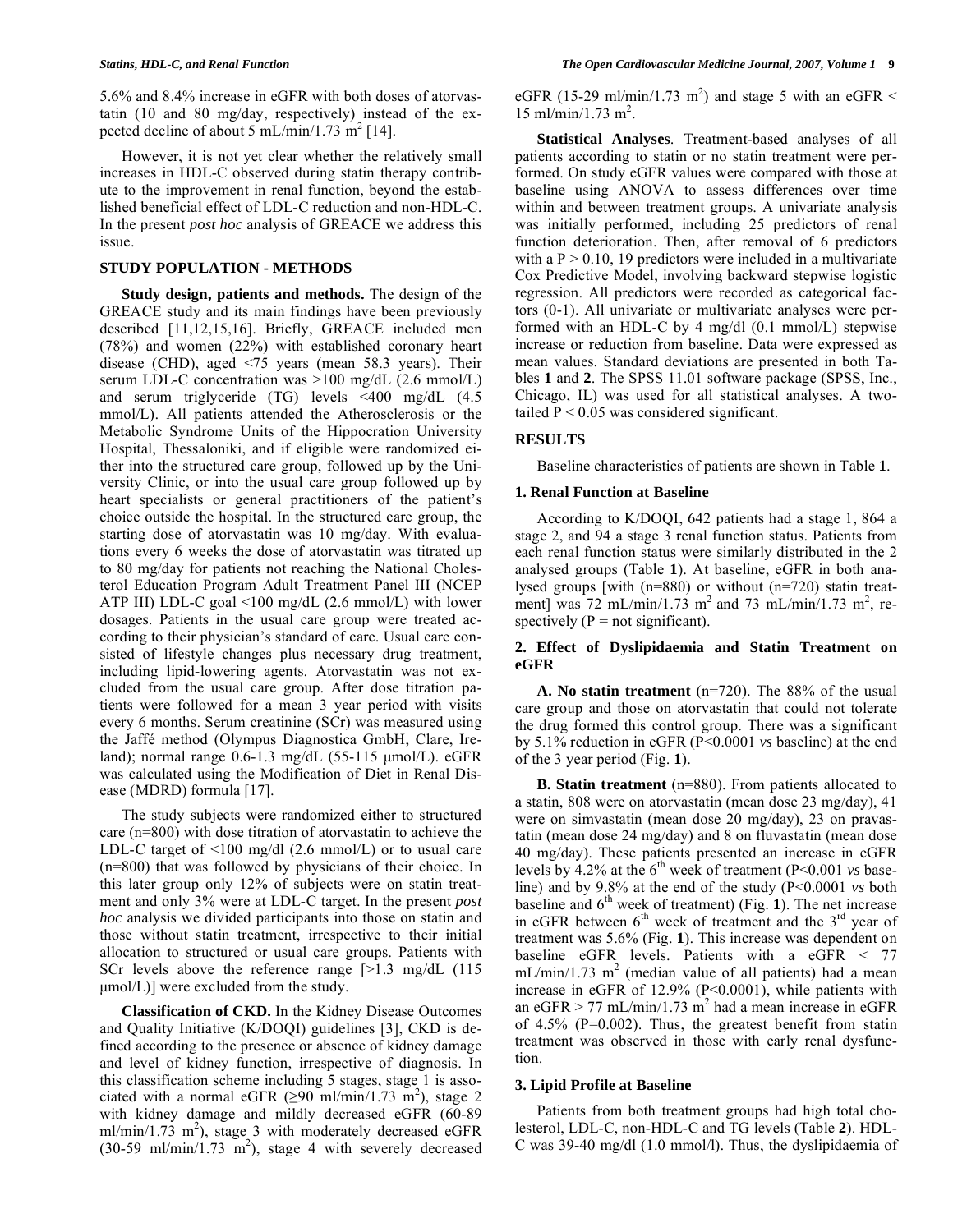**Table 1. Baseline Characteristics of the Statin Treated and Untreated Groups** 

| Parameter                            | <b>Statin Treated (N=880)</b> | <b>Statin Untreated (N=7200)</b> | <b>P</b> Value |
|--------------------------------------|-------------------------------|----------------------------------|----------------|
| Men/women (%)                        | 79/21                         | 78/22                            | <b>NS</b>      |
| Age (years)                          | $59\pm9$                      | $59 \pm 13$                      | <b>NS</b>      |
| $CHD(\%)$                            | 100                           | 100                              | <b>NS</b>      |
| Dyslipidaemia (%)                    | 100                           | 100                              | <b>NS</b>      |
| Current smokers (%)                  | 4.4                           | 3.7                              | <b>NS</b>      |
| History of diabetes mellitus (%)     | 20                            | 19                               | <b>NS</b>      |
| History of arterial hypertension (%) | 43                            | 42                               | <b>NS</b>      |
| Congestive heart failure (%)         | 8                             | 7                                | <b>NS</b>      |
| Prior PCI/CABG (%)                   | 35                            | 36                               | <b>NS</b>      |
| Recent hospitalization for CHD (%)   | 7                             | 8                                | <b>NS</b>      |
| Renal function K/DOQI                |                               |                                  |                |
| Stage $1$ $(\%)$                     | 41                            | 40                               | <b>NS</b>      |
| Stage $2$ (%)                        | 54                            | 53                               | <b>NS</b>      |
| Stage 3 (%)                          | 5                             | $\overline{7}$                   | <b>NS</b>      |

NS: not significant.

CHD: coronary heart disease, PCI: percutaneous coronary intervention, CABG: coronary artery bypass graft, K/DOQI: Kidney Disease Outcomes and Quality Initiative.

the GREACE study could be characterized mostly as combined hyperlipidaemia.

usual care), while the mean reduction in TGs was 30% (P<0.0001 *vs* baseline).

## **4. Effect of Statin Treatment on the Lipid Profile**

 The lipid profile in the untreated group remained essentially unchanged throughout the study (Table **2**). In the statin treated group, 97% of patients (n=854) had mean LDL-C levels < 100 mg/dL (2.6 mmol/L) after the titration period (mean change -46%) and 98% of patients (n=898) had mean non-HDL-C levels < 130 mg/dL (3.4 mmol/L) after the titration period (mean change -43%). The mean increase in HDL-C was 7% (P<0.001 *vs* baseline and P=0.002 *vs* onstudy values in the usual care group). The LDL-C/HDL-C ratio was reduced by 49% (P<0.0001 *vs* both baseline and

# **5. Effect of HDL-C Increase on eGFR**

 Multiple regression analysis showed that the renal function improvement (estimated by eGFR increase) in patients receiving statins was associated with a reduction in atherogenic lipoprotein levels as well as with the statin-induced increases in HDL-C (7% from baseline), over and above secondary CVD prevention therapies. This effect of HDL-C was seen in patients who achieved LDL-C levels <100 mg/dl (2.6 mmol/L) and non-HDL-C levels <130 mg/dl (3.36 mmol/L).

| Table 2. Lipid Parameters (Mean Value ± Standard Deviation) at Baseline and During the Study in the Statin Treated and Un- |
|----------------------------------------------------------------------------------------------------------------------------|
| treated Groups                                                                                                             |

|                             | <b>Statin Treated (n=880)</b>   |                                               | <b>Statin Untreated (n=720)</b> |                                                      | Differences Between<br><b>On-Study Values</b> |
|-----------------------------|---------------------------------|-----------------------------------------------|---------------------------------|------------------------------------------------------|-----------------------------------------------|
| <b>Lipid Parameter</b>      | <b>Baseline</b><br><b>Value</b> | Mean On-Study Value &<br>% Change vs Baseline | <b>Baseline</b><br><b>Value</b> | <b>Mean On-Study Value</b><br>& % Change vs Baseline | <b>Statin vs No Statin</b><br><b>P</b> Value  |
| Total cholesterol (mg/dl)   | $258 + 35$                      | $164+9 - 36%$                                 | $256+39$                        | $244+40 - 4%$                                        | <0.0001                                       |
| $LDL$ cholesterol $(mg/dl)$ | $181 + 23$                      | $99\pm3.46\%$                                 | $180+26$                        | $175 + 24 - 3%$                                      | < 0.0001                                      |
| VLDL cholesterol (mg/dl)    | $37+11$                         | $24 \pm 5 - 31\%$                             | $36+9$                          | $35+10-2%$                                           | < 0.0001                                      |
| $HDL$ cholesterol (mg/dl)   | $39 \pm 6$                      | $42+57\%$ *                                   | $39 + 7$                        | $40+61%$                                             | 0.002                                         |
| Non-HDL cholesterol (mg/dl) | $219 + 32$                      | $125 \pm 6 - 43\%$                            | $217+29$                        | $206+31-5%$                                          | < 0.0001                                      |
| Triglycerides (mg/dl)       | $182 + 61$                      | $127 \pm 31 - 30\%$ <sup>+</sup>              | $179 + 59$                      | $173+64-4%$                                          | <0.0001                                       |

† P< 0.0001 *vs* baseline.

\* P< 0.01 *vs* baseline.

LDL: low density lipoprotein, VLDL: very low density lipoprotein, HDL: high density lipoprotein

To convert data from mg/dL to mmol/L divide total cholesterol, LDL cholesterol, VLDL cholesterol, HDL and non-HDL cholesterol values by 38.7; triglyceride values by 88.5.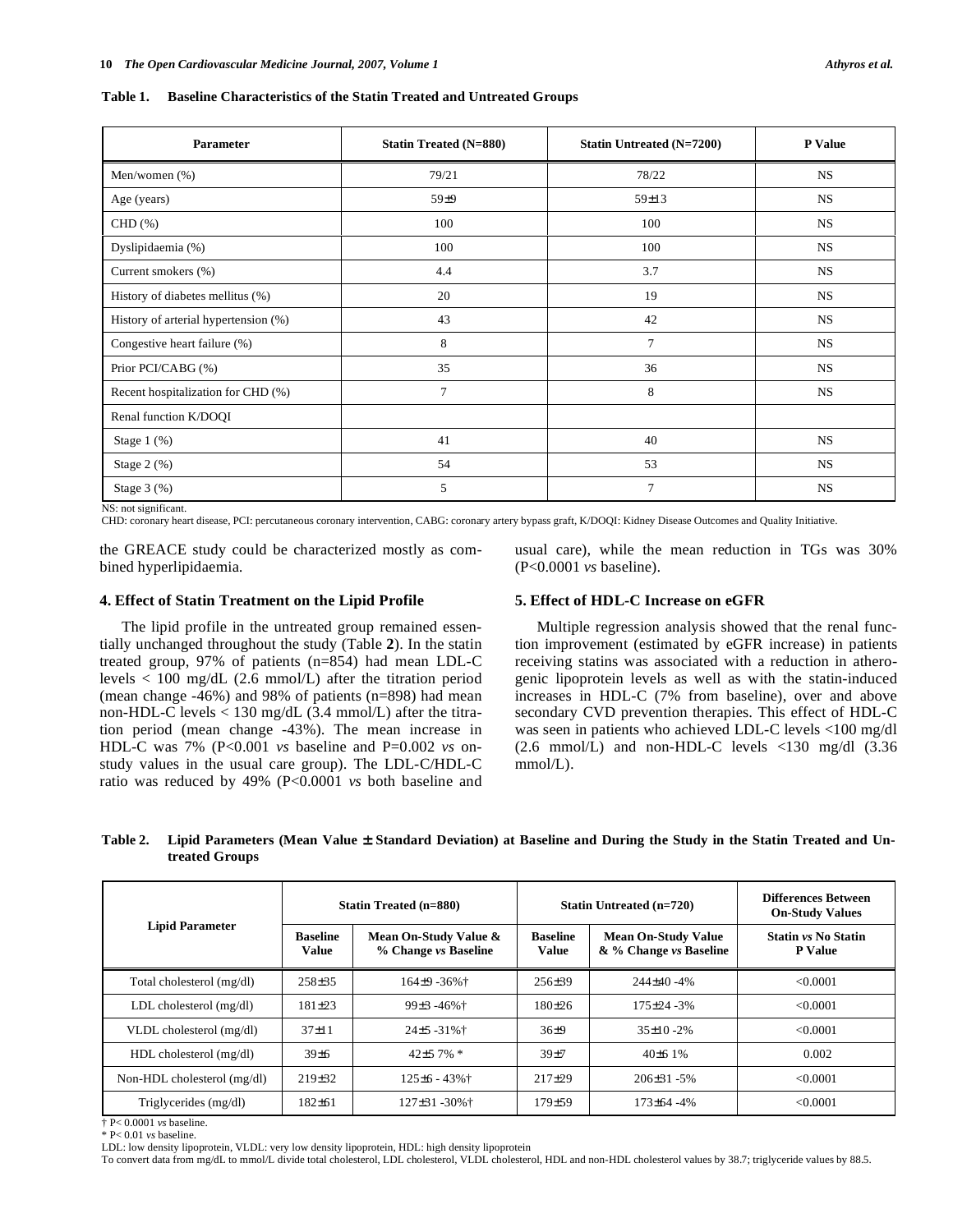#### **6. Other Factors that may have Influenced the Improvement in Renal Function**

 There were no significant differences between the statin treated and untreated groups regarding demographic characteristics, CHD risk factors at baseline (Table **1**) and concomitant drug treatment (especially in angiotensin converting enzyme inhibitors or calcium channel blockers that might influence eGFR) (Table **3**). The levels of glycaemic control and both systolic and diastolic blood pressure during the study were similar between the 2 groups. Both at entry and during the study, smokers (4.4% and 3.7%, respectively) were similarly distributed in the 2 treatment groups. Similar numbers of patients lost >10% of their body weight in the 2 treatment groups (40 in the statin treated and 44 in the untreated group). Furthermore, the MDRD formula considers age, gender and race. Thus, it was highly unlikely that we had false low or false high eGFR values. Moreover, results were fully adjusted for 20 predictors of CHD related events (Tables **4** and **5**). Thus, the beneficial effect on renal function should mainly be attributed to statin treatment. There were no extreme values of SCr at baseline [i.e. extremely high

## **Table 3. Medical Therapy During the Study**

|                                          | <b>Statin Treated N=880</b> | <b>Statin Untreated N=720</b> | <b>P</b> Value |
|------------------------------------------|-----------------------------|-------------------------------|----------------|
| Aspirin or other antiplatelet agents (%) | 87                          | 86                            | <b>NS</b>      |
| Beta-blockers (%)                        | 85                          | 84                            | <b>NS</b>      |
| ACE inhibitors or ARBs (%)               | 54                          | 53                            | <b>NS</b>      |
| Nitrates $(\%)$                          | 14                          | 15                            | NS             |
| Calcium channel blockers (%)             | 26                          | 27                            | <b>NS</b>      |
| Diuretics $(\%)$                         |                             | 12                            | <b>NS</b>      |
| Statins $(\%)$                           | 100                         |                               | < 0.0001       |

NS: not significant.

ACE: angiotensin converting enzyme, ARBs: Angiotensin II receptor blockers.

#### **Table 4. Univariate Odds Ratios and 95% Confidence Intervals for eGFR Increase After the 6th Treatment Week**

| <b>Variables</b>                       | Univariate ORs and 95% CI for eGFR Increase |                |  |
|----------------------------------------|---------------------------------------------|----------------|--|
|                                        | <b>OR (95% CI)</b>                          | <b>P</b> Value |  |
| Age (years)                            | $0.47(0.34-0.64)$                           | < 0.0001       |  |
| Gender male                            | 1.44 (1.07-1.93)                            | 0.015          |  |
| CVD event during the study             | $0.82(0.65 - 1.17)$                         | 0.2            |  |
| Use of beta-blockers during the study  | $0.67(0.50-0.91)$                           | 0.02           |  |
| Use of ACE inhibitors during the study | $1.27(0.95-1.02)$                           | 0.064          |  |
| *On treatment non-HDL-C <130 mg/dL     | $5.60(4.00-7.85)$                           | < 0.0001       |  |
| HDL-C with every 5% increase           | $3.49(2.53-4.82)$                           | <0.0001        |  |

Fourteen univariate predictors of all CHD-related events all with p <0.10 (the above plus: current smoking, family history of premature CHD, history of hypertension, history of diabetes mellitus, prior revascularization, acute coronary syndrome, and prior myocardial infarction) were initially entered.

\*On treatment values were considered as the mean values during the entire study.

To convert data from mg/dL to mmol/L divide non-HDL-C values by 38.7

OR: odds ratio, CI: confidence interval, CVD: cardiovascular disease, ACE: angiotensin converting enzyme, HDL-C: high density lipoprotein cholesterol.

# **Table 5. Multivariate Cox Predictive Model for eGFR Increase After the 6th Week of Treatment (Backward Stepwise Logistic Regression)**

|                                        | <b>Multivariate Cox Predictive Model for eGFR increase</b> |                |  |  |
|----------------------------------------|------------------------------------------------------------|----------------|--|--|
| <b>Variables</b>                       | <b>OR (95% CI)</b>                                         | <b>P</b> value |  |  |
| Age (years)                            | $0.79(0.62-0.93)$                                          | 0.02           |  |  |
| Gender male                            | $1.32(1.14-1.65)$                                          | 0.003          |  |  |
| CVD event during the study             | $0.86(0.64-1.37)$                                          | 0.4            |  |  |
| Use of beta-blockers during the study  | $0.82(0.61-1.19)$                                          | 0.2            |  |  |
| Use of ACE inhibitors during the study | $1.14(0.84-1.04)$                                          | 0.1            |  |  |
| *On treatment non-HDL-C <130 mg/dL     | $3.12(1.79-5.12)$                                          | < 0.0001       |  |  |
| HDL-C with every 5% increase           | $1.78(1.19-3.34)$                                          | 0.001          |  |  |

Fourteen univariate predictors of all CHD-related events all with  $p \ll 0.10$  (the above plus: current smoking, family history of premature CHD, history of hypertension, history of diabetes mellitus, prior revascularization, acute coronary syndrome, and prior myocardial infarction) were initially entered.

\*On treatment values were considered as the mean values during the entire study.

OR: odds ratio, CI: confidence interval, CVD: cardiovascular disease, ACE: angiotensin converting enzyme, HDL-C: high density lipoprotein cholesterol.

To convert data from mg/dL to mmol/L divide non-HDL-C values by 38.7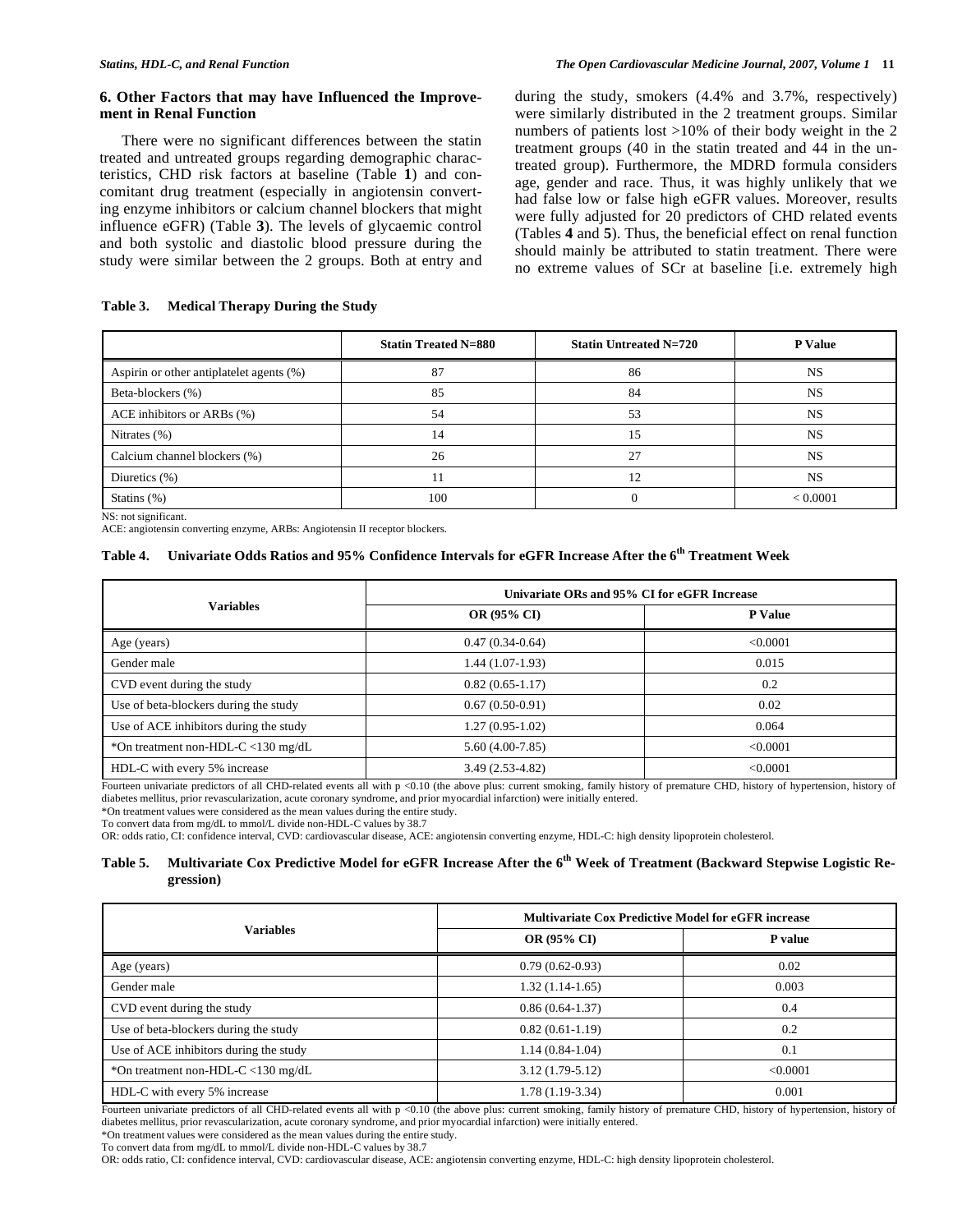values, because patients were excluded from the study if they had a SCr value >1.3 mg/dl (115 μmol/l)]. The method used to assess SCr is reproducible and the use of mean values of a large number of patients together with the different effects on SCr in each group reduced to a minimum any regression to the mean effect. Moreover, there was no relation between HDL-C and serum uric acid levels if eGFR was taken into consideration. All patients in both treatment groups received advice on life-style changes and the body mass index (a rough index of compliance with life-style measures) was similar in both groups.

## **DISCUSSION**

 We showed that renal function (represented by the eGFR) declines over 3 years in dyslipidaemic CHD patients with normal or mildly impaired renal function at baseline when they are not being treated with a statin. Statin treatment (mainly atorvastatin) not only inhibited this deterioration but significantly increased the eGFR in these patients. It has been proposed that CVD and renal disease progression are the consequences of the same underlying disorders [18]. Thus, CVD risk factor reduction strategies may also be beneficial in CKD [18,19]. Whether there are differences between statins in terms of renal benefit remains to be established [20].

 In our statin untreated patients, there was a gradual reduction in eGFR that became significant by the end of the 2<sup>nd</sup> year of the study; renal function continued to deteriorate until the end of the study (a mean 3 year period). In statin treated patients, renal function improvement was manifest as early as the  $6<sup>th</sup>$  week of treatment; thereafter there was further improvement that continued until the end of the study. The early part of renal function improvement might be attributed to the pleiotropic effects of statins (e.g. antiinflammatory effects and improved endothelial function) [21]. In support of these findings, when patients with CKD were given statins for CVD risk reduction, they showed evidence of improved renal function [22]. The improvement of renal function after the  $6<sup>th</sup>$  week of treatment might be related both to reduction of atherogenic lipoproteins and the increase of HDL-C.

 High serum LDL-C has an adverse effect on glomerular mesangial cells and endothelial cells [23]. Moreover, in animal studies [24], elevated lipid content of VLDL and IDL played an important role in the pathogenesis of proteinuria and glomerulosclerosis. Clinical and experimental studies have demonstrated the role of lipoproteins in the decline of renal function with emphasis on glomerulosclerosis [25-28], neutrophil and macrophage infiltration [29] and upregulation of the cytokine interleukin (IL)-6 [30,31] or endothelial nitric oxide synthase [32]. Animal studies showed that the rate of decline of GFR is beneficially modified after improving the lipoprotein profile by dietary or pharmacological manipulation, including statins [28,33].

 The present study addressed whether or not the statininduced HDL-C increase contributed to renal function improvement on top of LDL-C reduction and other secondary CVD prevention measures. HDL might improve renal func-



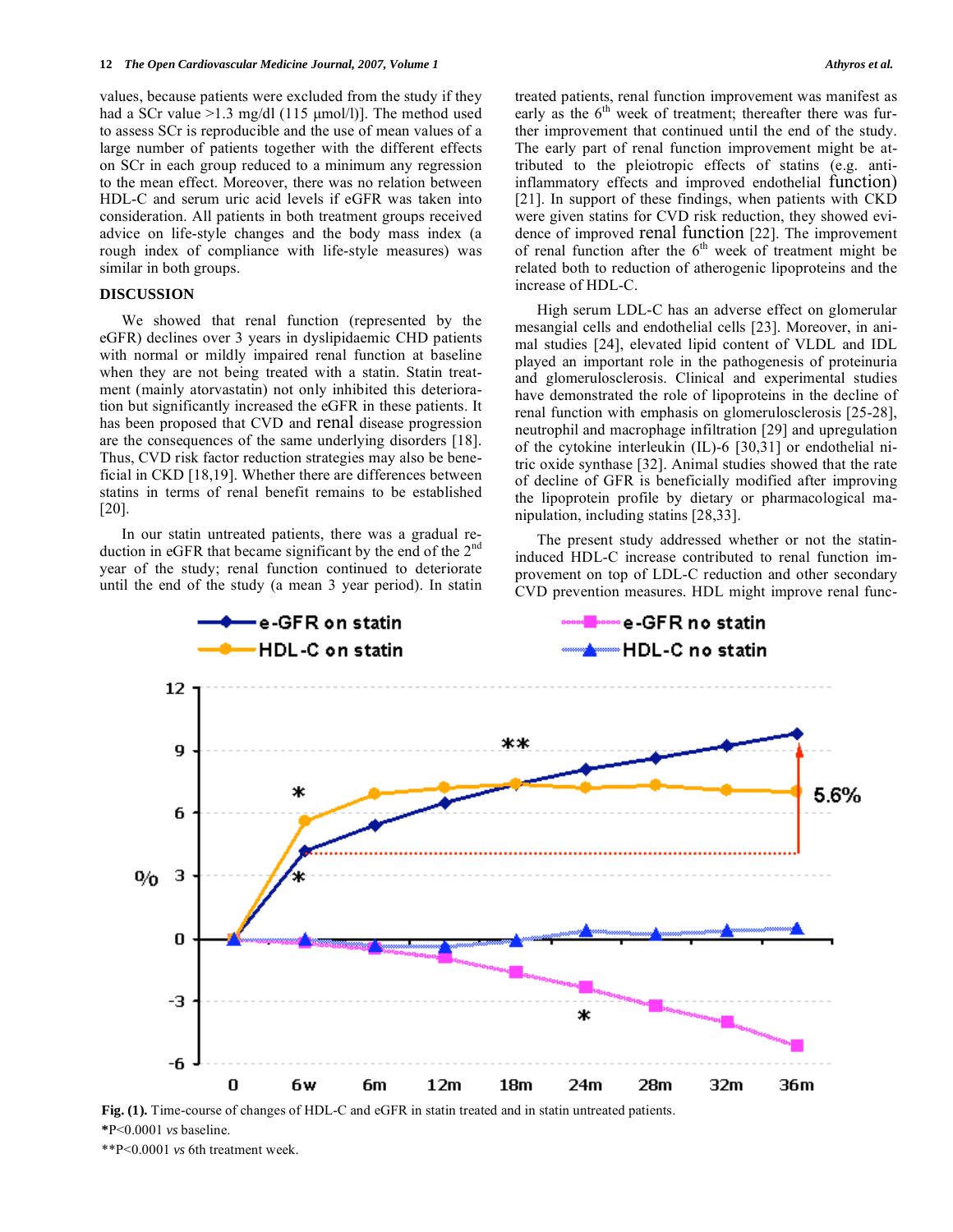tion through several mechanisms [34]. Reverse cholesterol transport may contribute to the inhibition of intra-renal atherosclerosis and protect against direct toxic effects of lipids on renal cells [35]. Inhibiting the accumulation of lipoproteins may also reduce LDL binding to receptors expressed by the mesangial cells and limit matrix production [36]. Another relevant mechanism might be the antioxidant effect of HDL [37]. However, can HDL particles protect from atherosclerosis or glomerulosclerosis in both low and high LDL-C states? Our data suggest that they can. It is also plausible that low LDL-C and anti-inflammatory effects of statins might improve HDL particle performance [39]. First, lower concentrations of LDL-C leave less cholesterol to be "scavenged" by HDL particles. Second, lowering oxidized LDL levels results in inhibition of growth factor receptor activation and of subsequent matrix metalloproteinase upregulation [37,38]. Another mechanism of action of HDL results from the inhibition of the production, even at low LDL-C concentrations, of cellular reactive oxygen species (ROS) [37].

 In the absence of inflammation, HDL has a complement of antioxidant enzymes that work to maintain an antiinflammatory state [39,40]. However, in the presence of systemic inflammation, these antioxidant enzymes can be inactivated and HDL can accumulate oxidized lipids and proteins that transform it to a proinflammatory particle [40]. This is probably the case for our statin untreated CVD patients.

 Finally, patients on statin treatment had fewer recurrent CVD events during the study, thus preserving cardiac performance and renal blood flow.

# **STUDY LIMITATIONS**

 The study has all the restrictions of a *post hoc* analysis and there was no assessment of urine protein. In addition, we did not directly measure GFR; an effect of statins on creatinine secretion from renal tubular cells cannot be ruled out and might have affected eGFR without an actual effect on renal function.

#### **CONCLUSIONS**

 There was a decline in renal function over a period of 3 years in CHD patients not treated with statins. In contrast, statin treatment significantly improved renal function. There was a contribution of statin-induced HDL-C increase (7%) to this improvement over and above low non-HDL-C levels and other potentially beneficial therapies. This evidence supports the concept that improving lipid variables other than LDL-C may be relevant for both CHD and CKD prevention.

#### **DECLARATION OF INTEREST**

 The present study was conducted independently; no Company or Institution supported it financially. Some of the authors have attended conferences and participated in advisory boards and other trials sponsored by various pharmaceutical companies.

## **REFERENCES**

[1] Sarnak MJ, Levey AS, Schoolwerth AC, *et al*. Kidney disease as a risk factor for development of cardiovascular disease: a statement from the American Heart Association Councils on Kidney in Cardiovascular Disease, High Blood Pressure Research, Clinical Cardiology, and Epidemiology and Prevention. Circulation 2003; 108: 2154-69.

- [2] Anavekar NS, McMurray JJ, Velazquez EJ, *et al*. Relation between renal dysfunction and cardiovascular outcomes after myocardial infarction. N Engl J Med 2004; 351: 1285-95.
- [3] Kaplan RC, Heckbert SR, Furberg CD, Psaty BM. Predictors of subsequent coronary events, stroke, and death among survivors of first hospitalized myocardial infarction. J Clin Epidemiol 2002; 55: 654-64.
- [4] Go AS, Chertow GM, Fan D, McCulloch CE, Hsu CY. Chronic kidney disease and the risks of death, cardiovascular events, and hospitalization. N Engl J Med 2004; 351: 1296-305.
- [5] Schaeffner ES, Kurth T, Curhan GC, *et al*. Cholesterol and the risk of renal dysfunction in apparently healthy men. J Am Soc Nephrol 2003; 14: 2084-91.
- [6] Ozsoy RC, van der Steeg WA, Kastelein JJ, Arisz L, Koopman MG. Dyslipidaemia as predictor of progressive renal failure and the impact of treatment with atorvastatin. Nephrol Dial Transplant 2007; 22: 1578-86.
- [7] Mänttäri M, Tiula E, Alikoski T, Manninen V. Effects of hypertension and dyslipidemia on the decline in renal function. Hypertension 1995; 26: 670-5.
- [8] Tonelli M, Collins D, Robins S, Bloomfield H, Curhan GC. Effect of gemfibrozil on change in renal function in men with moderate chronic renal insufficiency and coronary disease. Am J Kidney Dis 2004; 44: 832-9.
- [9] Collins R, Armitage J, Parish S, Sleigh P, Peto R. Heart Protection Study Collaborative Group: MRC/BHF Heart Protection Study of cholesterol-lowering with simvastatin in 5963 people with diabetes: A randomised placebo-controlled trial. Lancet 2003; 361: 2005-16.
- [10] Tonelli M, Isles C, Craven T, *et al*. Effect of pravastatin on rate of kidney function loss in people with or at risk for coronary disease. Circulation 2005; 112: 171-8.
- [11] Athyros VG, Mikhailidis DP, Papageorgiou AA, *et al*. The effect of statins versus untreated dyslipidemia on renal function in patients with coronary heart disease: A subgroup analysis of the GREek Atorvastatin and Coronary heart disease Evaluation (GREACE) study. J Clin Pathol 2004; 57: 728-34.
- [12] Athyros VG, Elisaf M, Papageorgiou AA, *et al*. GREACE Study Collaborative Group: Effect of statins versus untreated dyslipidemia on serum uric acid levels in patients with coronary heart disease: a subgroup analysis of the GREek Atorvastatin and Coronaryheart-disease Evaluation (GREACE) study. Am J Kidney Dis 2004; 43: 589-99.
- [13] Athyros VG, Mikhailidis DP, Liberopoulos EN, *et al*. Effect of statin treatment on renal function and serum uric acid levels and their relation to vascular events in patients with coronary heart disease and metabolic syndrome: A subgroup analysis of the GREek Atorvastatin and Coronary heart disease Evaluation (GREACE) Study. Nephrol Dial Transplant 2007; 22: 118-27.
- [14] Shepherd J, Wenger N, for the TNT Steering Committee and Investigators: Intensive lipid lowering with atorvastatin is associated with a significant improvement in renal function: The Treating to New Targets (TNT) Study. American College of Cardiology. Scientific Sessions 2006; Abstract: 808
- [15] Athyros VG, Papageorgiou AA, Mercouris BR, *et al*. Treatment with atorvastatin to the National Cholesterol Educational Program goals versus usual care in secondary Coronary Heart Disease prevention. The GREek Atorvastatin and Coronary-heart-disease Evaluation (GREACE) Study. Curr Med Res Opin 2002; 18: 220-8.
- [16] Liberopoulos EN, Mikhailidis DP, Athyros VG, Elisaf MS. The effect of cholesterol lowering treatment on renal function. Am J Kidney Dis 2006; 47: 561.
- [17] Levey AS, Bosch JP, Lewis JB, Greene T, Rogers N, Roth D. A more accurate method to estimate glomerular filtration rate from serum creatinine: a new prediction equation. Ann Intern Med 1999; 130: 461-70.
- [18] Sarnak MJ, Levey AS. Cardiovascular disease and chronic renal disease: A new paradigm. Am J Kidney Dis 2000; 35(Suppl): S117-31.
- [19] Athyros VG, Karagiannis A, Liberopoulos EN, Elisaf M, Mikhailidis DP. Statin treatment may be beneficial to both the kidneys and the heart. Perit Dial Int 2007; 27: 214-8.
- [20] Athyros VG, Karagiannis A, Kakafika A, Elisaf M, Mikhailidis DP. Statins and renal function. Is the compound and dose making a difference? Nephrol Dial Transplant 2007; 22: 963-4.
- [21] Tsiara S, Elisaf M, Mikhailidis DP. Early vascular benefits of statin therapy. Curr Med Res Opin 2003; 19: 540-56.